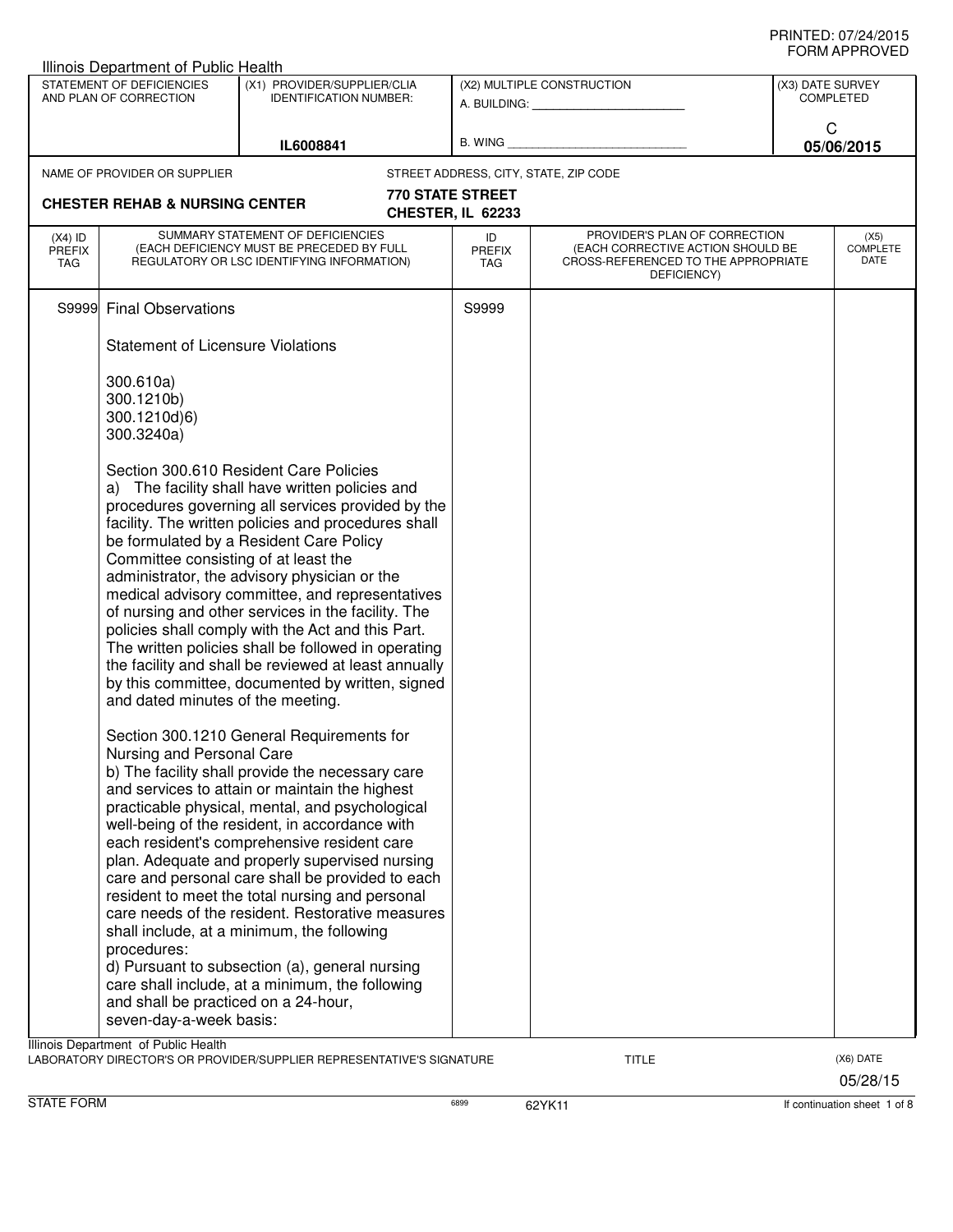| Illinois Department of Public Health     |                                                                                                                                                       |                                                                                                                                                                                                                                                                                                                                                                                                                                                                                                                                                                                                                                                                                                                                                                                               |                                       |                                                                                                                          |                  |                                 |  |
|------------------------------------------|-------------------------------------------------------------------------------------------------------------------------------------------------------|-----------------------------------------------------------------------------------------------------------------------------------------------------------------------------------------------------------------------------------------------------------------------------------------------------------------------------------------------------------------------------------------------------------------------------------------------------------------------------------------------------------------------------------------------------------------------------------------------------------------------------------------------------------------------------------------------------------------------------------------------------------------------------------------------|---------------------------------------|--------------------------------------------------------------------------------------------------------------------------|------------------|---------------------------------|--|
|                                          | STATEMENT OF DEFICIENCIES<br>AND PLAN OF CORRECTION                                                                                                   | (X1) PROVIDER/SUPPLIER/CLIA<br><b>IDENTIFICATION NUMBER:</b>                                                                                                                                                                                                                                                                                                                                                                                                                                                                                                                                                                                                                                                                                                                                  |                                       | (X2) MULTIPLE CONSTRUCTION<br>A. BUILDING: A. BUILDING:                                                                  | (X3) DATE SURVEY | <b>COMPLETED</b>                |  |
|                                          |                                                                                                                                                       | IL6008841                                                                                                                                                                                                                                                                                                                                                                                                                                                                                                                                                                                                                                                                                                                                                                                     | B. WING                               |                                                                                                                          | C                | 05/06/2015                      |  |
|                                          | NAME OF PROVIDER OR SUPPLIER                                                                                                                          |                                                                                                                                                                                                                                                                                                                                                                                                                                                                                                                                                                                                                                                                                                                                                                                               |                                       | STREET ADDRESS, CITY, STATE, ZIP CODE                                                                                    |                  |                                 |  |
|                                          | <b>CHESTER REHAB &amp; NURSING CENTER</b>                                                                                                             |                                                                                                                                                                                                                                                                                                                                                                                                                                                                                                                                                                                                                                                                                                                                                                                               | 770 STATE STREET<br>CHESTER, IL 62233 |                                                                                                                          |                  |                                 |  |
| $(X4)$ ID<br><b>PREFIX</b><br><b>TAG</b> |                                                                                                                                                       | SUMMARY STATEMENT OF DEFICIENCIES<br>(EACH DEFICIENCY MUST BE PRECEDED BY FULL<br>REGULATORY OR LSC IDENTIFYING INFORMATION)                                                                                                                                                                                                                                                                                                                                                                                                                                                                                                                                                                                                                                                                  | ID<br><b>PREFIX</b><br><b>TAG</b>     | PROVIDER'S PLAN OF CORRECTION<br>(EACH CORRECTIVE ACTION SHOULD BE<br>CROSS-REFERENCED TO THE APPROPRIATE<br>DEFICIENCY) |                  | (X5)<br><b>COMPLETE</b><br>DATE |  |
| S9999                                    | Continued From page 1                                                                                                                                 |                                                                                                                                                                                                                                                                                                                                                                                                                                                                                                                                                                                                                                                                                                                                                                                               | S9999                                 |                                                                                                                          |                  |                                 |  |
|                                          | and assistance to prevent accidents.<br>Section 300.3240 Abuse and Neglect<br>resident<br>by:<br>review, the facility failed to implement<br>sutures. | 6) All necessary precautions shall be taken to<br>assure that the residents' environment remains<br>as free of accident hazards as possible. All<br>nursing personnel shall evaluate residents to see<br>that each resident receives adequate supervision<br>a) An owner, licensee, administrator, employee or<br>agent of a facility shall not abuse or neglect a<br>These requirements were not met as evidenced<br>Based on observation, interview and record<br>individualized safety measures, and follow their<br>care plan interventions to prevent recurrent falls<br>for 3 of 5 residents (R1, R3, R4) reviewed for falls<br>in the sample of 9. This failure resulted in R4<br>sustaining a 15 centimeter (5.9 inch) laceration to<br>her head requiring medical intervention of 18 |                                       |                                                                                                                          |                  |                                 |  |
|                                          | Findings include:                                                                                                                                     |                                                                                                                                                                                                                                                                                                                                                                                                                                                                                                                                                                                                                                                                                                                                                                                               |                                       |                                                                                                                          |                  |                                 |  |
|                                          | extensive assistance with transfers.                                                                                                                  | 1. The Minimum Data Set (MDS) dated<br>04/10/2015 documents R3 is severely impaired<br>with cognition, does not ambulate and requires                                                                                                                                                                                                                                                                                                                                                                                                                                                                                                                                                                                                                                                         |                                       |                                                                                                                          |                  |                                 |  |
|                                          | a high risk for falls.                                                                                                                                | The facility's Fall Risk Assessment, dated<br>04/18/2015, documents R3 is disoriented x<br>(times) 3 (person, place, time) at all times and is                                                                                                                                                                                                                                                                                                                                                                                                                                                                                                                                                                                                                                                |                                       |                                                                                                                          |                  |                                 |  |
|                                          | Illinois Department of Public Health                                                                                                                  | R3's Care Plan, documents R3 fell on 4/17/2015<br>and sustained hematoma and abrasion on head.<br>On 04/17/2015 the Care Plan documents an<br>intervention as " keep resident in direct                                                                                                                                                                                                                                                                                                                                                                                                                                                                                                                                                                                                       |                                       |                                                                                                                          |                  |                                 |  |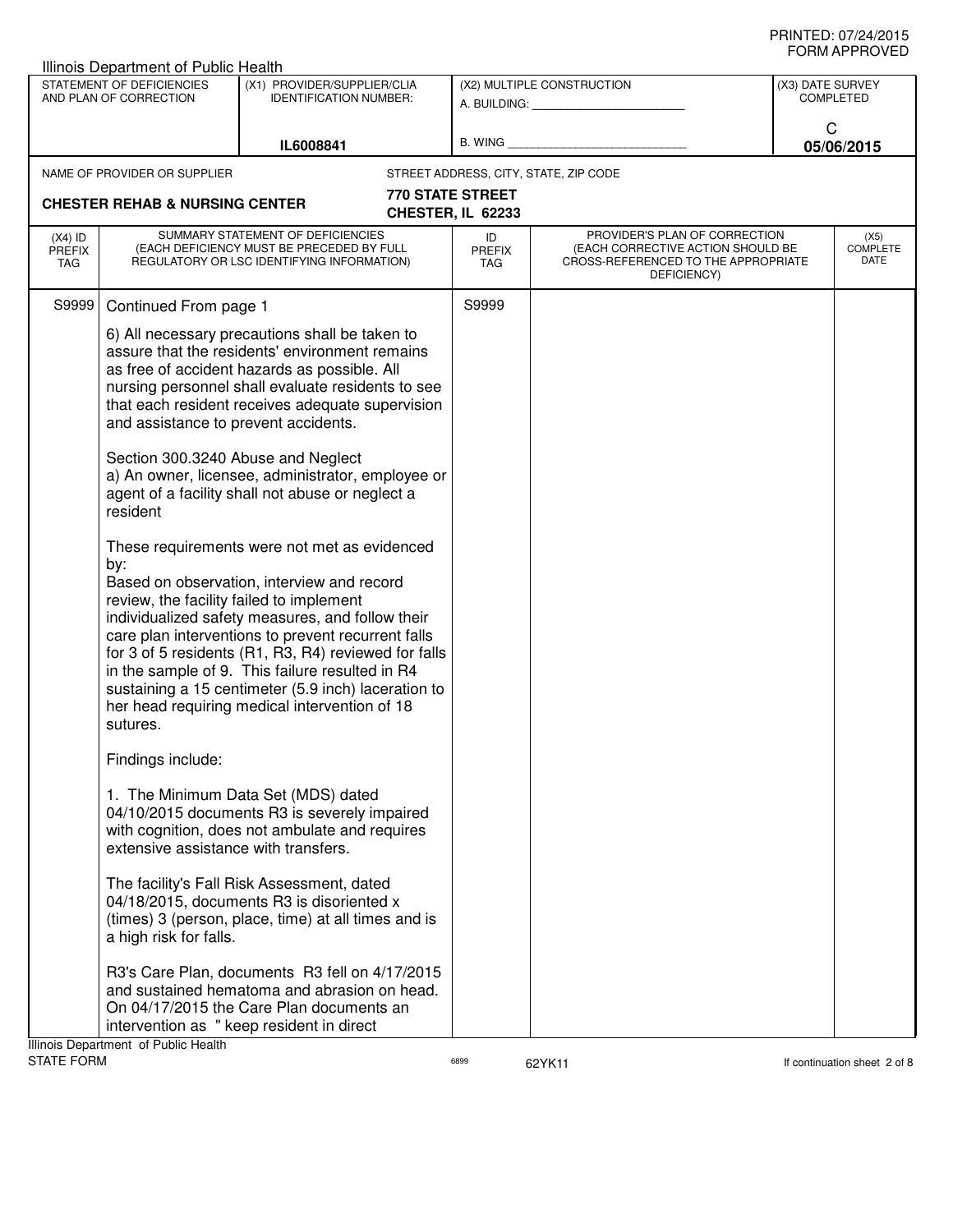|                                   | Illinois Department of Public Health                |                                                                                                                                                                                                                                                                                                                        |                                              |                                                                                                                          |                  |                          |  |
|-----------------------------------|-----------------------------------------------------|------------------------------------------------------------------------------------------------------------------------------------------------------------------------------------------------------------------------------------------------------------------------------------------------------------------------|----------------------------------------------|--------------------------------------------------------------------------------------------------------------------------|------------------|--------------------------|--|
|                                   | STATEMENT OF DEFICIENCIES<br>AND PLAN OF CORRECTION | (X1) PROVIDER/SUPPLIER/CLIA<br><b>IDENTIFICATION NUMBER:</b>                                                                                                                                                                                                                                                           |                                              | (X2) MULTIPLE CONSTRUCTION<br>A. BUILDING: A. BUILDING:                                                                  | (X3) DATE SURVEY | COMPLETED                |  |
|                                   |                                                     | IL6008841                                                                                                                                                                                                                                                                                                              | B. WING                                      |                                                                                                                          | C                | 05/06/2015               |  |
|                                   | NAME OF PROVIDER OR SUPPLIER                        |                                                                                                                                                                                                                                                                                                                        |                                              | STREET ADDRESS, CITY, STATE, ZIP CODE                                                                                    |                  |                          |  |
|                                   | <b>CHESTER REHAB &amp; NURSING CENTER</b>           |                                                                                                                                                                                                                                                                                                                        | <b>770 STATE STREET</b><br>CHESTER, IL 62233 |                                                                                                                          |                  |                          |  |
| $(X4)$ ID<br><b>PREFIX</b><br>TAG |                                                     | SUMMARY STATEMENT OF DEFICIENCIES<br>(EACH DEFICIENCY MUST BE PRECEDED BY FULL<br>REGULATORY OR LSC IDENTIFYING INFORMATION)                                                                                                                                                                                           | ID<br><b>PREFIX</b><br>TAG                   | PROVIDER'S PLAN OF CORRECTION<br>(EACH CORRECTIVE ACTION SHOULD BE<br>CROSS-REFERENCED TO THE APPROPRIATE<br>DEFICIENCY) |                  | (X5)<br>COMPLETE<br>DATE |  |
| S9999                             | Continued From page 2                               |                                                                                                                                                                                                                                                                                                                        | S9999                                        |                                                                                                                          |                  |                          |  |
|                                   | when in bed, mats to sides of bed."                 | supervision when up in wheelchair, hourly checks                                                                                                                                                                                                                                                                       |                                              |                                                                                                                          |                  |                          |  |
|                                   | a quarter.                                          | On 04/27/2015, at 11:20 A.M., R3 was active in<br>his wheelchair, propelling himself in the hallway,<br>and at times out of staff's field of vision. In the<br>middle of his forehead was a large hematoma<br>(bruise) the size of a golf ball, and to the right of<br>R3's forehead was another open gash the size of |                                              |                                                                                                                          |                  |                          |  |
|                                   | room.                                               | On 04/28/2015 at 12:30 PM, R3 was asleep in his<br>room and no safety fall mats were present in his                                                                                                                                                                                                                    |                                              |                                                                                                                          |                  |                          |  |
|                                   | the room.                                           | On 04/30/2015 at 2:21 PM, R3 was asleep in his<br>room on his bed and no fall mats were present in                                                                                                                                                                                                                     |                                              |                                                                                                                          |                  |                          |  |
|                                   |                                                     | On 05/01/2015 at 1:31 PM, R3 propelled himself<br>into another residents room and was there for<br>over five minutes without staff present.                                                                                                                                                                            |                                              |                                                                                                                          |                  |                          |  |
|                                   |                                                     | On 04/30/2015 at 2:50 PM, E5, Licensed<br>Practical Nurse (LPN), stated there was no<br>indication for R3 to have a bed mat in his room.                                                                                                                                                                               |                                              |                                                                                                                          |                  |                          |  |
|                                   | need any bed mats.                                  | On 4/30/2015 at 3:00 PM, E3, Certified Nursing<br>Assistance (CNA) stated R3 does not have or                                                                                                                                                                                                                          |                                              |                                                                                                                          |                  |                          |  |
|                                   | have a mat by his bed.                              | On 4/30/2015 at 3:14 PM, E4, CNA stated R3<br>does not need any bed mats and checked his<br>record, and stated there were no orders for R3 to                                                                                                                                                                          |                                              |                                                                                                                          |                  |                          |  |
|                                   | Illinois Department of Public Health                | On 4/30/2015 at 3:18 PM, E6, Licensed Practical<br>Nurse (LPN) Case Management, stated R3 is<br>supposed to have mats in his room, and stated<br>she was not sure why the mats were not present,                                                                                                                       |                                              |                                                                                                                          |                  |                          |  |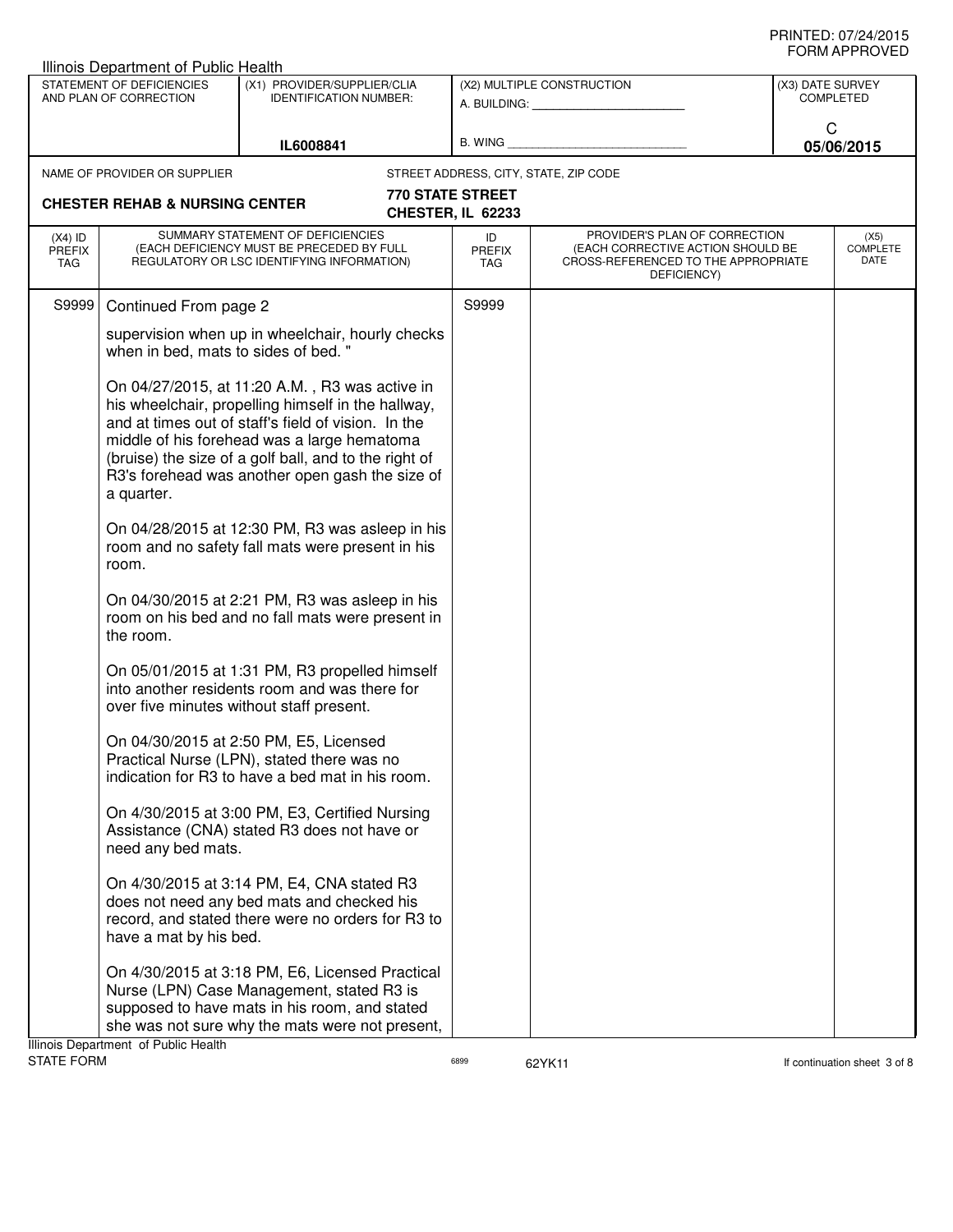|                                   | Illinois Department of Public Health                |                                                                                                                                                                                                                                                                                                                                                                                                                                                                                                                                                                     |                                       |                                                                                                                          |                                      |                          |
|-----------------------------------|-----------------------------------------------------|---------------------------------------------------------------------------------------------------------------------------------------------------------------------------------------------------------------------------------------------------------------------------------------------------------------------------------------------------------------------------------------------------------------------------------------------------------------------------------------------------------------------------------------------------------------------|---------------------------------------|--------------------------------------------------------------------------------------------------------------------------|--------------------------------------|--------------------------|
|                                   | STATEMENT OF DEFICIENCIES<br>AND PLAN OF CORRECTION | (X1) PROVIDER/SUPPLIER/CLIA<br><b>IDENTIFICATION NUMBER:</b>                                                                                                                                                                                                                                                                                                                                                                                                                                                                                                        |                                       | (X2) MULTIPLE CONSTRUCTION                                                                                               | (X3) DATE SURVEY<br><b>COMPLETED</b> |                          |
|                                   |                                                     | IL6008841                                                                                                                                                                                                                                                                                                                                                                                                                                                                                                                                                           |                                       | B. WING <b>Example 2008</b>                                                                                              | C<br>05/06/2015                      |                          |
|                                   | NAME OF PROVIDER OR SUPPLIER                        |                                                                                                                                                                                                                                                                                                                                                                                                                                                                                                                                                                     |                                       | STREET ADDRESS, CITY, STATE, ZIP CODE                                                                                    |                                      |                          |
|                                   | <b>CHESTER REHAB &amp; NURSING CENTER</b>           |                                                                                                                                                                                                                                                                                                                                                                                                                                                                                                                                                                     | 770 STATE STREET<br>CHESTER, IL 62233 |                                                                                                                          |                                      |                          |
| $(X4)$ ID<br><b>PREFIX</b><br>TAG |                                                     | SUMMARY STATEMENT OF DEFICIENCIES<br>(EACH DEFICIENCY MUST BE PRECEDED BY FULL<br>REGULATORY OR LSC IDENTIFYING INFORMATION)                                                                                                                                                                                                                                                                                                                                                                                                                                        | ID<br>PREFIX<br>TAG                   | PROVIDER'S PLAN OF CORRECTION<br>(EACH CORRECTIVE ACTION SHOULD BE<br>CROSS-REFERENCED TO THE APPROPRIATE<br>DEFICIENCY) |                                      | (X5)<br>COMPLETE<br>DATE |
| S9999                             | Continued From page 3                               |                                                                                                                                                                                                                                                                                                                                                                                                                                                                                                                                                                     | S9999                                 |                                                                                                                          |                                      |                          |
|                                   | R3.                                                 | as it is one the interventions implemented for falls<br>for R3. E6 added that recently R3 had changed<br>rooms, and perhaps the mats did not transfer with                                                                                                                                                                                                                                                                                                                                                                                                          |                                       |                                                                                                                          |                                      |                          |
|                                   | motion to the lower extremities.                    | 2. The Physician's Order Sheet (POS) for R4 for<br>4/2015 documents, diagnoses, in part, as<br>Rheumatoid Arthritis and Weakness. The MDS<br>dated 2/12/2015 documents R4 is moderately<br>impaired with cognition, requires assistance of<br>one staff for transfers and has limited range of                                                                                                                                                                                                                                                                      |                                       |                                                                                                                          |                                      |                          |
|                                   | functioning every shift."                           | The POS for 4/01/2015 documents, in part, "PBA<br>(personal body alarm) in wheelchair in wheelchair<br>related to history of falls. Check placement and                                                                                                                                                                                                                                                                                                                                                                                                             |                                       |                                                                                                                          |                                      |                          |
|                                   | pad to the wheelchair.                              | The Incident/Accident Report for 2/24/2015<br>documents R4 slid out of her wheelchair because<br>her underwear was too tight, and tried to remove<br>them. The intervention applied was a non-skid                                                                                                                                                                                                                                                                                                                                                                  |                                       |                                                                                                                          |                                      |                          |
|                                   | wheelchair.                                         | R4's Care Plan, revised 2/28/2015, fails to<br>address the use of a non-skid pad in the<br>wheelchair or a personal body alarm to the                                                                                                                                                                                                                                                                                                                                                                                                                               |                                       |                                                                                                                          |                                      |                          |
|                                   |                                                     | During tour of the facility on 4/28/2015 at 11:12<br>AM, R4 was seated in her wheelchair, asleep and<br>leaning very far forward in the wheelchair. There<br>was no personal safety alarm attached to R4 or<br>the wheelchair. R4 continued to fall forward as<br>she slept, requiring immediate intervention of the<br>surveyor. There was no staff in the area at that<br>time. When R4 was addressed by name, she<br>immediately woke up and sat upright. R4 stated,<br>"I need someone to help me to bed." A foam<br>safety fall mat was folded under R4's bed. |                                       |                                                                                                                          |                                      |                          |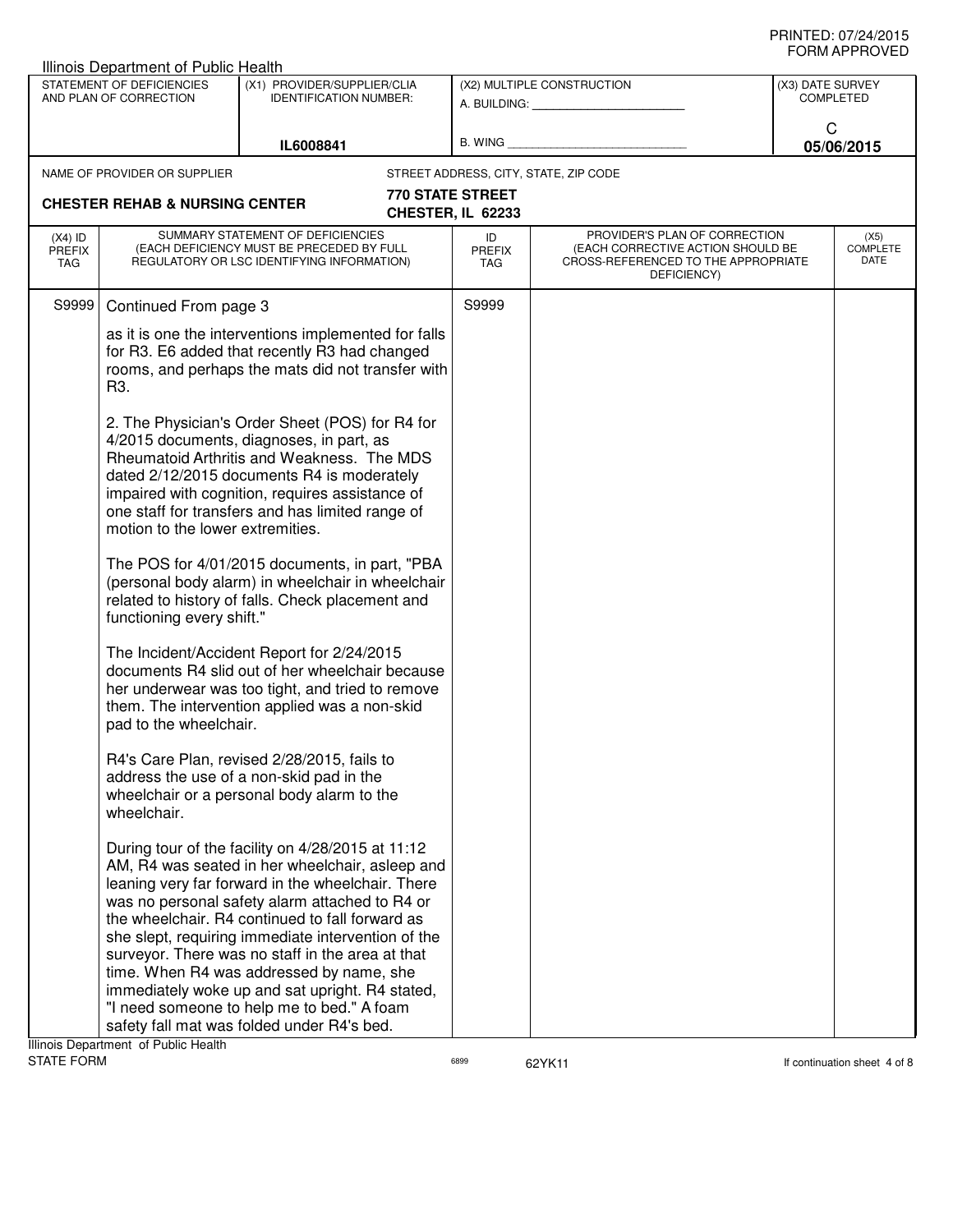| Illinois Department of Public Health                |                                                               |                                                                                                                                                                                                                                                                                                                                                                                                                                                                                                                                                                                                                                                                                                                                                                                                                     |                                              |                                                                                                                          |                  |                                 |
|-----------------------------------------------------|---------------------------------------------------------------|---------------------------------------------------------------------------------------------------------------------------------------------------------------------------------------------------------------------------------------------------------------------------------------------------------------------------------------------------------------------------------------------------------------------------------------------------------------------------------------------------------------------------------------------------------------------------------------------------------------------------------------------------------------------------------------------------------------------------------------------------------------------------------------------------------------------|----------------------------------------------|--------------------------------------------------------------------------------------------------------------------------|------------------|---------------------------------|
| STATEMENT OF DEFICIENCIES<br>AND PLAN OF CORRECTION |                                                               | (X1) PROVIDER/SUPPLIER/CLIA<br><b>IDENTIFICATION NUMBER:</b>                                                                                                                                                                                                                                                                                                                                                                                                                                                                                                                                                                                                                                                                                                                                                        |                                              | (X2) MULTIPLE CONSTRUCTION<br>A. BUILDING: A. BUILDING:                                                                  | (X3) DATE SURVEY | <b>COMPLETED</b>                |
|                                                     |                                                               | IL6008841                                                                                                                                                                                                                                                                                                                                                                                                                                                                                                                                                                                                                                                                                                                                                                                                           | B. WING                                      |                                                                                                                          | C                | 05/06/2015                      |
|                                                     | NAME OF PROVIDER OR SUPPLIER                                  |                                                                                                                                                                                                                                                                                                                                                                                                                                                                                                                                                                                                                                                                                                                                                                                                                     |                                              | STREET ADDRESS, CITY, STATE, ZIP CODE                                                                                    |                  |                                 |
|                                                     | <b>CHESTER REHAB &amp; NURSING CENTER</b>                     |                                                                                                                                                                                                                                                                                                                                                                                                                                                                                                                                                                                                                                                                                                                                                                                                                     | <b>770 STATE STREET</b><br>CHESTER, IL 62233 |                                                                                                                          |                  |                                 |
| $(X4)$ ID<br><b>PREFIX</b><br>TAG                   |                                                               | SUMMARY STATEMENT OF DEFICIENCIES<br>(EACH DEFICIENCY MUST BE PRECEDED BY FULL<br>REGULATORY OR LSC IDENTIFYING INFORMATION)                                                                                                                                                                                                                                                                                                                                                                                                                                                                                                                                                                                                                                                                                        | ID<br><b>PREFIX</b><br>TAG                   | PROVIDER'S PLAN OF CORRECTION<br>(EACH CORRECTIVE ACTION SHOULD BE<br>CROSS-REFERENCED TO THE APPROPRIATE<br>DEFICIENCY) |                  | (X5)<br><b>COMPLETE</b><br>DATE |
| S9999                                               | Continued From page 4                                         |                                                                                                                                                                                                                                                                                                                                                                                                                                                                                                                                                                                                                                                                                                                                                                                                                     | S9999                                        |                                                                                                                          |                  |                                 |
|                                                     | alarm on R4's bed.<br>it's effectiveness.<br>R4's wheelchair. | On 4/28/2015 at 11:17 AM, E9, CNA applied a<br>gait belt to R4. E9 and E10, CNA transferred R4<br>to bed. R4 did not bear any weight on her lower<br>extremities during this transfer. There was no<br>On 4/29/2015 at 10:35 AM, R4 was not in her<br>room. The wheelchair had a rubber, non-skid pad<br>placed on top of the pressure relieving cushion in<br>R4's seat. A twice-folded, cloth incontinent pad<br>was placed on top of the non-skid pad, enabling<br>On 4/29/2015, at 12:10 PM, R4 was in the dining<br>room, asleep and leaning forward in the<br>wheelchair. On 4/29/2015, at 1:43 PM, R4 was<br>again in her wheelchair in her room, out of staff<br>supervision. R4 was leaning progressively<br>forward in the wheelchair, but sat up when her<br>name was said. There was no safety alarm on |                                              |                                                                                                                          |                  |                                 |
|                                                     | far as I know."<br>good laceration!"                          | On 4/29/2015 at 2:20 PM, E11, CNA stated, "I<br>was walking past (R4's) room at 2:15 PM and<br>found her lying on the floor next to her bed. (R4)<br>does not have an alarm. She just fell forward out<br>of the wheelchair. She doesn't have an alarm, as<br>On 4/29/2015 at 2:25 PM, E8, Registered Nurse<br>(RN) stated, "She (R4) has a laceration on the left<br>side of her forehead. No loss of consciousness.<br>I'm sending her out by ambulance. It's a pretty<br>The Incident/Accident Report, dated 4/29/2015 at<br>2:15 PM, documents, in part, that R4 fell asleep<br>while sitting in the wheelchair and was found on<br>the floor with a head laceration. No staff was                                                                                                                              |                                              |                                                                                                                          |                  |                                 |
|                                                     | Illinois Department of Public Health                          |                                                                                                                                                                                                                                                                                                                                                                                                                                                                                                                                                                                                                                                                                                                                                                                                                     |                                              |                                                                                                                          |                  |                                 |

STATE FORM **6899** 6899 6899 62YK11 6899 62YK11 **6899** 62YK11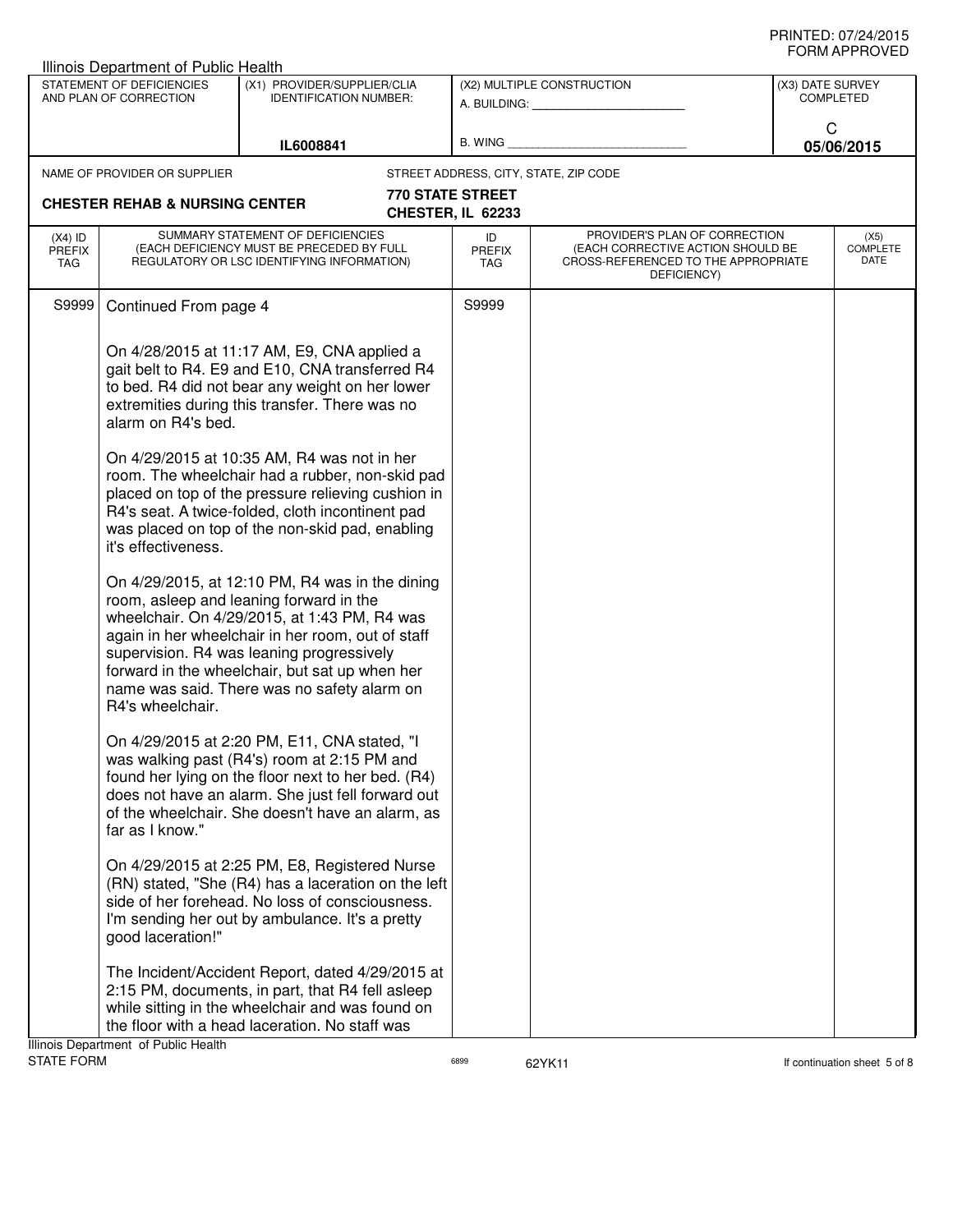| Illinois Department of Public Health |                                                                 |                                                                                                                                                                                                                                                                                                                                                                                                            |                                              |                                                                                                                          |                  |                                 |  |
|--------------------------------------|-----------------------------------------------------------------|------------------------------------------------------------------------------------------------------------------------------------------------------------------------------------------------------------------------------------------------------------------------------------------------------------------------------------------------------------------------------------------------------------|----------------------------------------------|--------------------------------------------------------------------------------------------------------------------------|------------------|---------------------------------|--|
|                                      | STATEMENT OF DEFICIENCIES<br>AND PLAN OF CORRECTION             | (X1) PROVIDER/SUPPLIER/CLIA<br><b>IDENTIFICATION NUMBER:</b>                                                                                                                                                                                                                                                                                                                                               |                                              | (X2) MULTIPLE CONSTRUCTION<br>A. BUILDING: A. BUILDING:                                                                  | (X3) DATE SURVEY | <b>COMPLETED</b>                |  |
|                                      |                                                                 | IL6008841                                                                                                                                                                                                                                                                                                                                                                                                  | <b>B. WING</b>                               |                                                                                                                          | C                | 05/06/2015                      |  |
|                                      | NAME OF PROVIDER OR SUPPLIER                                    |                                                                                                                                                                                                                                                                                                                                                                                                            | STREET ADDRESS, CITY, STATE, ZIP CODE        |                                                                                                                          |                  |                                 |  |
|                                      | <b>CHESTER REHAB &amp; NURSING CENTER</b>                       |                                                                                                                                                                                                                                                                                                                                                                                                            | <b>770 STATE STREET</b><br>CHESTER, IL 62233 |                                                                                                                          |                  |                                 |  |
| $(X4)$ ID<br><b>PREFIX</b><br>TAG    |                                                                 | SUMMARY STATEMENT OF DEFICIENCIES<br>(EACH DEFICIENCY MUST BE PRECEDED BY FULL<br>REGULATORY OR LSC IDENTIFYING INFORMATION)                                                                                                                                                                                                                                                                               | ID<br><b>PREFIX</b><br>TAG                   | PROVIDER'S PLAN OF CORRECTION<br>(EACH CORRECTIVE ACTION SHOULD BE<br>CROSS-REFERENCED TO THE APPROPRIATE<br>DEFICIENCY) |                  | (X5)<br><b>COMPLETE</b><br>DATE |  |
| S9999                                | Continued From page 5                                           |                                                                                                                                                                                                                                                                                                                                                                                                            | S9999                                        |                                                                                                                          |                  |                                 |  |
|                                      |                                                                 | present at the time of the fall. The intervention<br>documented after R4's fall is documented as,<br>"Encourage (R4) to lay down after every meal."                                                                                                                                                                                                                                                        |                                              |                                                                                                                          |                  |                                 |  |
|                                      | safety alarm was applied.                                       | The Nurses Note, dated 4/29/2015 at 2:45 PM,<br>documents R4 was sent by ambulance to the<br>local hospital and had sustained a 15 cm<br>(centimeter) laceration to the left side of her<br>head. The Nurses Note, dated 4/29/2015 at 8:00<br>PM, documents R4 returned to the facility at 8:00<br>PM with 18 sutures in her head and personal                                                             |                                              |                                                                                                                          |                  |                                 |  |
|                                      | cognition and decision making, is non<br>the lower extremities. | 3. The POS for 4/2015 documents R1 has<br>diagnoses, in part, as"Dementia, Rheumatoid<br>Arthritis and Anxiety. The MDS, dated 2/02/2015,<br>documents R1 is moderately impaired with<br>ambulatory, requires the assistance of one staff<br>for transfers and has limited range of motion to                                                                                                              |                                              |                                                                                                                          |                  |                                 |  |
|                                      | documents R1 is a high risk for falls.                          | The Fall Risk Evaluation, dated 2/02/2015,                                                                                                                                                                                                                                                                                                                                                                 |                                              |                                                                                                                          |                  |                                 |  |
|                                      | was folded under R1's bed.                                      | On 4/29/2015, at 11:30 AM, R1 was lying on her<br>back in bed. A PBA was attached to R1's blouse,<br>but the base of the alarm was laying next to her<br>on the pillow, not attached to anything. A fall mat                                                                                                                                                                                               |                                              |                                                                                                                          |                  |                                 |  |
|                                      |                                                                 | On 4/30/3015 at 10:36 AM, R1 was in bed with<br>the clip of the alarm attached to her blouse, but<br>the base of the alarm was laying next to the<br>pillow. This would disable the alarm from<br>sounding if R1 tried to get out of bed. The fall mat<br>was under R1's bed. At 11:00 AM and 11:25 AM,<br>R1 remained in the same position without the<br>alarm attached, and the fall mat under the bed. |                                              |                                                                                                                          |                  |                                 |  |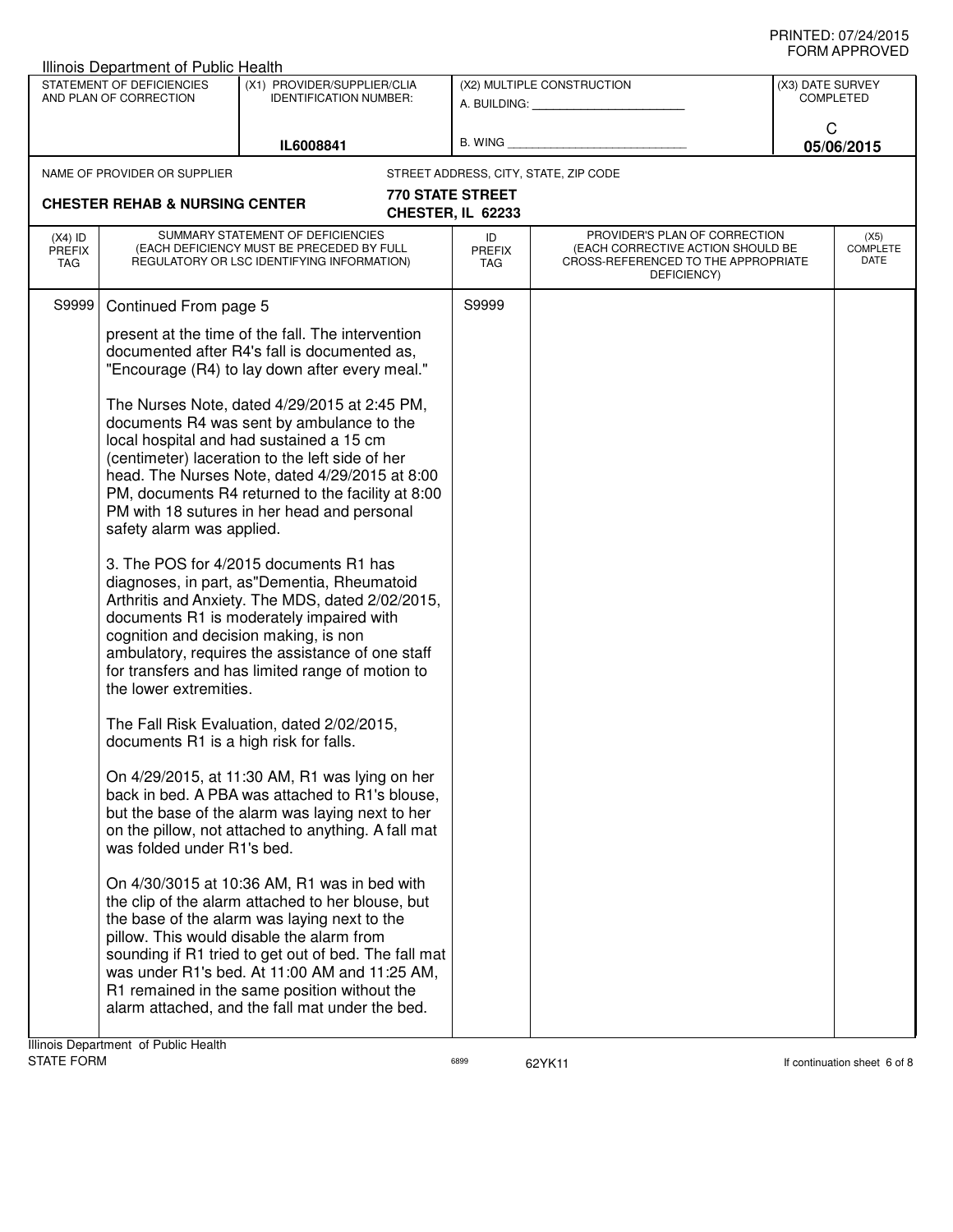|                                          | Illinois Department of Public Health                                                     |                                                                                                                                                                                                                                                                                                                                                                                                                                                                                                                                                                                                                                                                                                                                                                                                                                                                                                                                                                                                                                                                                                                                                                                                                                                                                                                                                                                                                                                                                                                                                                                                                                                      |                                       |                                                                                                                          |                                      |                          |
|------------------------------------------|------------------------------------------------------------------------------------------|------------------------------------------------------------------------------------------------------------------------------------------------------------------------------------------------------------------------------------------------------------------------------------------------------------------------------------------------------------------------------------------------------------------------------------------------------------------------------------------------------------------------------------------------------------------------------------------------------------------------------------------------------------------------------------------------------------------------------------------------------------------------------------------------------------------------------------------------------------------------------------------------------------------------------------------------------------------------------------------------------------------------------------------------------------------------------------------------------------------------------------------------------------------------------------------------------------------------------------------------------------------------------------------------------------------------------------------------------------------------------------------------------------------------------------------------------------------------------------------------------------------------------------------------------------------------------------------------------------------------------------------------------|---------------------------------------|--------------------------------------------------------------------------------------------------------------------------|--------------------------------------|--------------------------|
|                                          | STATEMENT OF DEFICIENCIES<br>AND PLAN OF CORRECTION                                      | (X1) PROVIDER/SUPPLIER/CLIA<br><b>IDENTIFICATION NUMBER:</b>                                                                                                                                                                                                                                                                                                                                                                                                                                                                                                                                                                                                                                                                                                                                                                                                                                                                                                                                                                                                                                                                                                                                                                                                                                                                                                                                                                                                                                                                                                                                                                                         |                                       | (X2) MULTIPLE CONSTRUCTION                                                                                               | (X3) DATE SURVEY<br><b>COMPLETED</b> |                          |
|                                          |                                                                                          | IL6008841                                                                                                                                                                                                                                                                                                                                                                                                                                                                                                                                                                                                                                                                                                                                                                                                                                                                                                                                                                                                                                                                                                                                                                                                                                                                                                                                                                                                                                                                                                                                                                                                                                            |                                       | B. WING <b>Example 2008</b>                                                                                              | C<br>05/06/2015                      |                          |
|                                          | NAME OF PROVIDER OR SUPPLIER<br><b>CHESTER REHAB &amp; NURSING CENTER</b>                |                                                                                                                                                                                                                                                                                                                                                                                                                                                                                                                                                                                                                                                                                                                                                                                                                                                                                                                                                                                                                                                                                                                                                                                                                                                                                                                                                                                                                                                                                                                                                                                                                                                      | 770 STATE STREET<br>CHESTER, IL 62233 | STREET ADDRESS, CITY, STATE, ZIP CODE                                                                                    |                                      |                          |
| $(X4)$ ID<br><b>PREFIX</b><br><b>TAG</b> |                                                                                          | SUMMARY STATEMENT OF DEFICIENCIES<br>(EACH DEFICIENCY MUST BE PRECEDED BY FULL<br>REGULATORY OR LSC IDENTIFYING INFORMATION)                                                                                                                                                                                                                                                                                                                                                                                                                                                                                                                                                                                                                                                                                                                                                                                                                                                                                                                                                                                                                                                                                                                                                                                                                                                                                                                                                                                                                                                                                                                         | ID<br><b>PREFIX</b><br>TAG            | PROVIDER'S PLAN OF CORRECTION<br>(EACH CORRECTIVE ACTION SHOULD BE<br>CROSS-REFERENCED TO THE APPROPRIATE<br>DEFICIENCY) |                                      | (X5)<br>COMPLETE<br>DATE |
| S9999                                    | Continued From page 6                                                                    |                                                                                                                                                                                                                                                                                                                                                                                                                                                                                                                                                                                                                                                                                                                                                                                                                                                                                                                                                                                                                                                                                                                                                                                                                                                                                                                                                                                                                                                                                                                                                                                                                                                      | S9999                                 |                                                                                                                          |                                      |                          |
|                                          | string was too short.<br>to the head of R1's bed.<br>been initiated for R1 on 8/07/2014. | On 430/2015 at 11:26 AM, E12, CNA applied a<br>gait belt and assisted R1 to a seated position,<br>then transferred R1 to the wheelchair. R1 had<br>poor weight bearing to both lower extremities.<br>E12 removed the clip from R1's blouse and noted<br>the base was not attached to anything. E12<br>stated, "It's supposed to go back there", pointing<br>to the hook and pile attachment located at the<br>head of R1's bed. E12 demonstrated how the<br>PBA should be attached and reported she felt the<br>On 4/30/2015 at 12:55 PM, R1 transferred herself<br>from the wheelchair to bed and the PBA sounded.<br>E8, RN came immediately and applied the alarm<br>On 4/30/2015 at 1:40 PM, R1 was asleep in bed<br>with the base of the PBA not attached to the head<br>of the bed. Again the fall mat was under the bed.<br>The Incident/Accident Reports dated 3/24, 4/15,<br>4/20, 4/27 and 4/28/2015 all document R1 was<br>found on the floor with no alarm sounding.<br>R1's Care Plan documents a personal alarm had<br>The facility's policy and procedure, entitled, 'Fall<br>Management', reviewed 1/2015, documents, in<br>part, "It is the policy of the facility to have a Fall<br>Prevention Program to assure the safety of all<br>residents in the facility, when possible. The<br>program will include measures which determine<br>the individual needs of each resident by<br>assessing the risk of falls and implementation of<br>appropriate interventions to provide necessary<br>supervision and assistive devices are utilized as<br>necessary. Quality Assurance Program will<br>monitor the program to assure ongoing |                                       |                                                                                                                          |                                      |                          |